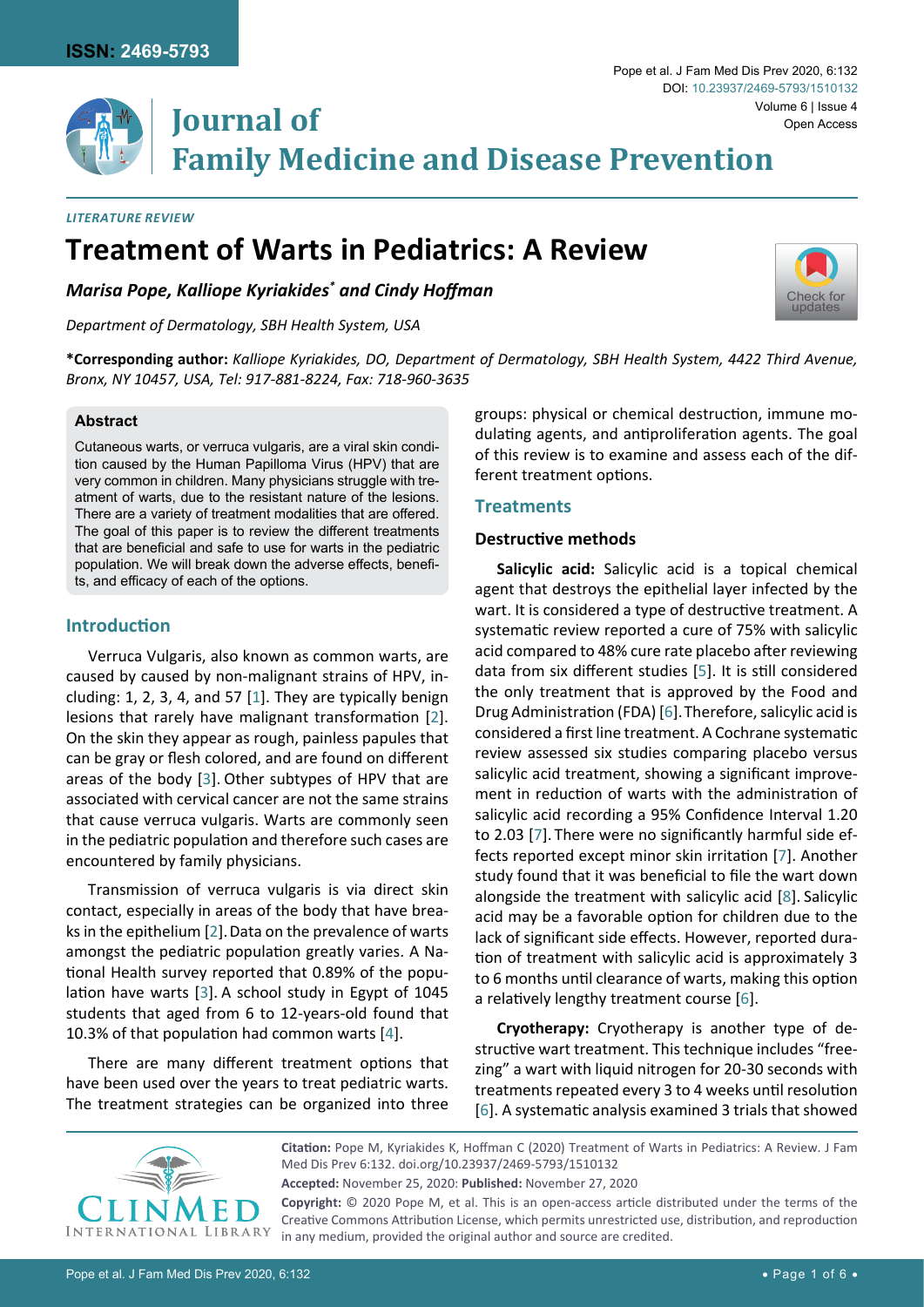no significant difference between receiving cryotherapy for warts for 2, 3, or 4 weeks [\[7\]](#page-4-2). It has been reported that increased time in freezing cycles may overall benefit children as it would decrease the total amount of office visits [\[8\]](#page-4-3). However, increased freezing time may cause greater discomfort to the patient, which may be especially distressing in a child. One large trial analyzed by the Cochrane review revealed no significant increase in cure rate for 3 weeks of treatment verses 3 months of treatment for adults or children with warts on the hands or feet.

A Cochrane review found that more aggressive treatments increase incidence of adverse effects including skin blistering and pain [[7](#page-4-2)]. However, the amount of time qualifying an aggressive treatment varies among physicians due to differences in practices. Another side effect with cryotherapy is hypopigmentation after healing of the lesion has occurred. Ultimately, this treatment is beneficial due to ease of accessibility, though recommendations for the aggression of treatment should be up to the discretion of the physician and pain tolerance of the child.

**Surgery:** Three types of surgical interventions for removal of warts include excisional, electrosurgery, and curettage. For immediate results, surgery is a favorable option. However, there may be associated difficulties in treatment that are accentuated in the pediatric population, such as pain or fear of needles upon injection of lidocaine to locally anesthetize the area. According to a systematic review, there is scarring, pain and a high recurrence rate of warts after surgery, making it a less common treatment for warts [\[7\]](#page-4-2).

**Cantharidin:** Cantharidin is also known as "beetle juice" as it is derived from secretions of blister beetles of the family Meloidae. This substance causes destruction of epithelial cells by generating a blister formation around the affected area [\[9\]](#page-4-8). The concentration dose used for the skin is 0.07% to 1%. Cantharidin liquid is applied to warts and remains covered for 24 hours [[6](#page-4-1)].This process can be repeated for 1-3 weeks until the wart resolves [[9](#page-4-8)]. There have been no randomized control trials to test the efficacy of cantharidin on non-genital warts [\[7\]](#page-4-2).Adverse effects may include hyperpigmentation, erythema, scarring, pain, and itching [\[6\]](#page-4-1).

One similar type of solution that was tested with less severe side effects includes a combination of cantharidin 1%, podophyllin 2%, and salicylic acid 30%. This topical solution is termed CPSI. A retrospective study examined the CPSI treatment in a population of 83 adults and 52 children. They estimated the recurrence rate of 10.6% for treated warts in children [[10](#page-4-9)]. The most common adverse effects were burning sensation, blistering, and pain, but no other serious effects were noted [\[10](#page-4-9)]. If available, both CPSI and Cantharadin are favorable treatment options in the pediatric population due to ease of application and limited adverse effects.

**Duct tape**: Duct tape is an all-purpose adhesive with a variety of household uses. It serves as a convenient and cheap alternative that patients are able to attempt at home [\[11](#page-4-10)]. The wart is covered by the duct tape for 6 days then gently scraped. This cycle is repeated until the wart resolves [\[6\]](#page-4-1). One study analyzed the efficacy of wart treatment amongst 121 primary school children at 0, 2, 4, and 6 weeks. In a six-week study there was no difference between the placebo group and the duct tape group. The difficulties of the duct tape treatment method tend to be the tape's lack of adhesiveness and erythematous reactions at the tape site in some children [\[11\]](#page-4-10).

**Photodynamic therapy (PDT):** Photodynamic therapy uses a wavelength of light that exogenously targets the tissue by stimulating photosensitive agents, such as 5-aminolevulinic acid to create oxidative stress on the cells, causing destruction [\[9\]](#page-4-8).A Cochrane review analyzed two random control trials that used PDT [\[7\]](#page-4-2). The first study examined PDT vs. cryotherapy and found clearance rates up to 73% and 20%, respectively [\[7\]](#page-4-2).The second study analyzed active 5-ALA-PDT vs. PDT-placebo in 45 adults. The results yielded clearance rates of 56% with active treatment and 42% with placebo, which was statistically significant [[7](#page-4-2)]. Adverse reactions include local erythema, burning, and pain [[6](#page-4-1)].

A separate study of 72 pediatric and adult subjects compared the use of 5-ALA PDT in conjunction with superficial shaving vs. cryotherapy treatment on plantar warts [\[12\]](#page-4-11). In the first group, the patients' warts were shaved with a razor prior to photosensitizer application and PDT. Superficial shaving with PDT was found to require less treatment and have higher cure rates than cryotherapy for recalcitrant plantar warts, which was statistically significant [[12\]](#page-4-11). Patients reported less pain with the superficial shaving PDT than cryotherapy. Although adverse effects of burning and erythema may be unwanted in the pediatric population, this presents as a timely alternative for children with plantar warts.

**CO<sub>2</sub>** lasers: CO<sub>2</sub> lasers function by emitting an infrared wavelength to thermally destroy tissue in a focused or defocused beam [[9](#page-4-8)].A JAMA review examined cohort studies that reported success rates varying between 50%-100% for common, palmar, plantar, periungual, and subungual warts [\[13](#page-4-12)]. In most cases 1 or 2 treatment sessions were needed to achieve remission [\[13\]](#page-4-12). Side effects included scarring, hypopigmentation, postoperative pain, and prolonged wound healing, which was accentuated in immune compromised patients [\[13](#page-4-12)]. Due to the adverse effects,  $CO_2$  lasers present as a painful and extensive treatment option for children with significant recovery time.

**Er:YAG lasers:** Er:YAG lasers are 10 times more selective for water than  $CO<sub>2</sub>$  lasers, therefore minimizing the thermal damage causing the severe side effects associated with CO<sub>2</sub> lasers. The goal of the Er:YAG laser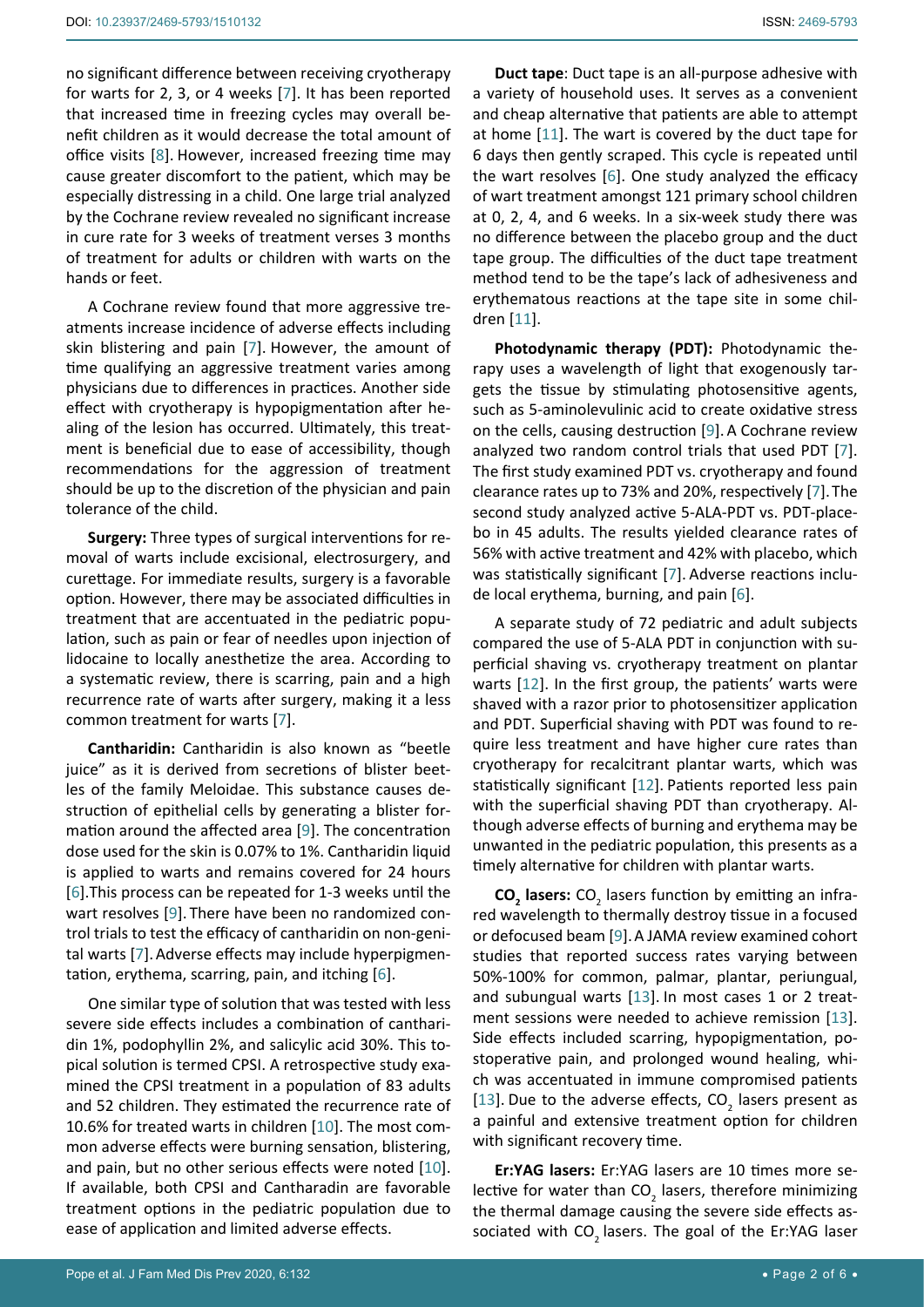is to ablate the infected epidermis until normal tissue is revealed [[13](#page-4-12)]. A JAMA review article examined 4 prospective studies that investigated the efficacy of Er:YAG lasers in treatment of warts. One study reported a 72% response rate after 1 treatment but a relapse rate of 24% in plantar warts [\[13](#page-4-12)]. Another study of 58 patients with plantar warts treated at higher fluence and followed by LED found all lesions to have healed with only a 6% recurrence rate [\[13](#page-4-12)]. Adverse effects included discomfort, while infection or pigment changes were not noted [\[13](#page-4-12)]. The benefit of greater tissue selectivity to decrease severe side effects may make Er:YAG lasers a preferred destructive option in the pediatric population.

**Pulsed dye lasers:** Pulsed Dyed Lasers (PDL) emit a pulse dyed wavelength of 585 to 595 nm. PDL targets destruction of capillaries, which cuts off the blood supply to the affected tissue [\[13](#page-4-12)]. Additionally, heat emitted from the laser helps destroy HPV itself [[13\]](#page-4-12). A systematic review of PDL-treated warts showed remission rates ranging from 40%-100% [\[13](#page-4-12)]. One study measured the amount of treatments, ranging from 1.3 to 6.3 with an interval from 1 to 8 weeks [[13\]](#page-4-12). Two large studies were analyzed by a JAMA review, with the first study reporting a 49.5% clearance for simple and recalcitrant flat, periungual, plantar, and common warts [[13](#page-4-12)]. Three recent random control trails that compared PDL to conventional therapy were also reviewed and concluded that PDL was not more effective [\[13\]](#page-4-12). Adverse effects included petechiae, purpura, and crusting [[6](#page-4-1)]. As there is currently no standardized protocol for PDL, its use in pediatrics is not firmly established.

**Thermotherapy:** Thermotherapy can be applied in numerous ways, including hot water pads, ultrasound, and lasers. Hyperthermia is hypothesized to increase the apoptosis in infected apoptotic keratinocytes [[14\]](#page-4-19). Previous studies have shown clearance rates at 40 °C to 45 °C [[14](#page-4-19)].One randomized study compared the efficacy of cryotherapy and thermotherapy in 52 students, using an electrode that came into direct contact with the wart. Clearance rates were 79.2% in the thermotherapy group and the 58.3% in the cryotherapy group, however this was not statistically significant [[14](#page-4-19)]. Adverse effects included burning sensation, blister formation, and subsequent hyperpigmentation [[14](#page-4-19)]. There are limited studies on the efficacy of thermotherapy. A cost-effective and convenient thermotherapy modality for pediatrics may be placing a 45 °C to 48 C cloth to affected areas [\[9\]](#page-4-8).

**Formaldehyde:** Formaldehyde is a viricidal agent that is applied as a topical 0.7% gel or 3% to 10% solu-tion onto the wart [[6](#page-4-1)]. In a recent controlled study of 57 patients, formaldehyde was used to treat verruca plantaris. The overall cure rate was 65.4% in the treatment group however it was not statistically significant [\[15](#page-4-20)]. This agent is an allergen and may cause contact dermatitis [\[6\]](#page-4-1). It should be used with caution in patients with atopic dermatitis or a history of skin sensitivities.

**Retinoids:** Both topical and oral retinoids can be employed to treat warts via inhibition of HPV replication. Acitretin is a systemic retinoid that can be used [\[16\]](#page-4-13). While its use for warts was only studied in adults, acitret in is prescribed in the adolescent population to treat acne. Recommendations in children have not been specifically studied [[16](#page-4-13)].

Tretinoin is topical retinoid that has been used for wart treatment [\[17](#page-4-14)]. A case-controlled study examined 50 pediatric patients and found 86% clearance of warts when compared to placebo, which was statistically significant. Only one patient reported erythema and skin irritation [\[17\]](#page-4-14). Topical retinoids provide an easy and safe option for the pediatric population.

**Trichloroacetic acid:** Common warts may occur in the oral cavity and can be managed with trichloroacetic Acid (TCA), which breaks down infected tissue through chemical destruction. TCA is most commonly used in gynecological wart management. Recently, a prospective cohort study analyzed the use of TCA for oral mucosal lesions [[18\]](#page-4-15). Out of the 20 patients analyzed 30% were children and 70% were adults, and 80% of lesions resolved over 15 days to 4 months [[18](#page-4-15)]. Adverse effects associated with TCA are irritation, peeling, and pain [\[19](#page-4-16)].

#### **Immunotherapy**

**Contact allergens:** The two types of contact allergen therapy used for treatment of refractory warts are diphenylcyclopropenone (DPCP) and Squaric Acid Dibutylester (SADBE). These agents induce a type IV hypersensitivity reaction, so treatments require initial sensitization [\[8\]](#page-4-3). Treatment should be used with caution in patients that have allergic contact dermatitis [[7](#page-4-2)].

In the pediatric population, DPCP 1% is applied to the wart and kept covered for 8 hours repeatedly for 1 to 4 weeks [[6](#page-4-1)]. A retrospective study analyzed 27 patients with a mean age of 10.7 to determine efficacy of DPCP with periungal warts. The study found an 85% success rate and significant resolution in patients that underwent less than 6 months of treatment [\[20](#page-4-17)]. Of note, DPCP is more stable in solution and less expensive than SADBE [\[8\]](#page-4-3).

A pediatric review examined SADBE in treating warts by analyzing two different case series. The first case series included 29 pediatric patients and found a resolution rate of 69%. The second case series included 188 mostly pediatric patients and reported a resolution rate of 84% [\[8](#page-4-3)].Possible adverse reactions of such agents are urticaria and skin eruptions, but show success in resolution of warts [\[20\]](#page-4-17).

**Cimetidine:** Both oral cimetidine and ranitidine are Histamine-2 blockers on suppressor T cells and increase lymphocytic proliferation and the inflammatory response to phagocytose virally infected tissue [\[21\]](#page-4-18). There are varying reports of efficacy for treatment of warts with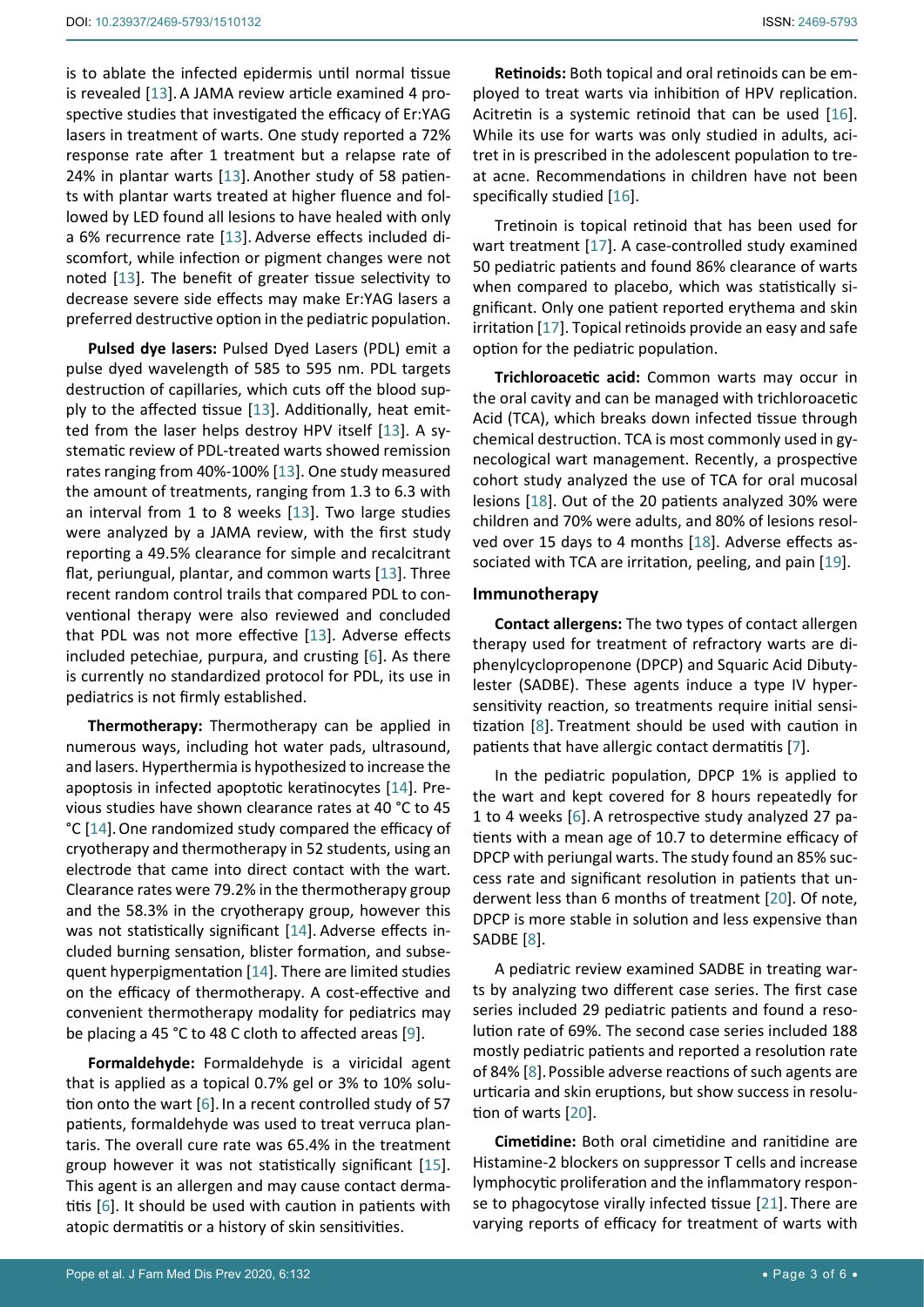cimetidine ranging from 30% to 80% [\[21](#page-4-18)]. The adverse effects of cimetidine, include, nausea, vomiting, dizziness, and headaches [\[21](#page-4-18)]. In a recent study, cimetidine was examined in 8 pediatric heart transplant patients. The results revealed 6 out of 7 children with verruca vulgaris had complete resolution in six months without any serious side effects, exceptone child who developed gynecomastia [[22\]](#page-4-25). A 2007 systematic review found no significance in the efficacy of H2 antagonists and determined that large scale studies need to be developed to analyze H2 antagonist effect on wart treatment [\[23](#page-4-26)].

**Imiquimod:** Topical 5% imiquimod increases anti-tumor and anti-viral effects by increasing specific cytokines that modulate the immune response [[21\]](#page-4-18). A Cochrane review analyzed two random control trials that found 10% to 12.8% clearance of common warts [[7](#page-4-2)]. Another study analyzed imiquimod in combination with duct tape vs. duct tape and petroleum and found 40% of patients had complete resolution with active treatment vs. 0% clearance with duct tape and petroleum [[24\]](#page-4-27). Adverse effects include burning sensation, pain, erythema, and vitiligo-like depigmentation [\[21\]](#page-4-18). Imiquimod may be an effective treatment in the compliant pediatric population.

**Interferon:** Interferons (IFN) are small natural proteins that increase antiviral and antiproliferative effects of infected cells. Intralesional IFN-alpha is used for treatment of warts. A systematic review of intralesional IFN-alpha application did not show any significant results in wart clearance compared to placebo [\[7\]](#page-4-2). There are reports of high dose IFN-alpha causing flu-like symptoms, and local pain from injection in high and low doses. Other reported adverse effects includemin or elevations in white blood cell, hematocrit, and aminotransferase levels [[7](#page-4-2)].

**Intralesional antigen:** Three types of intralesional antigens used for wart treatment are candida, mumps, and trichophyton. These are injected in to the wart to help provoke an intracellular immune response [\[21](#page-4-18)]. Ablinded, randomized control trial found no difference in wart clearance in patients treated with candida, mumps, ortrichophyton [[25](#page-4-28)]. However, when compared with patients injected with IFN-alpha or saline, there was a greater response in patients injected with antigen [\[25\]](#page-4-28). Adverse effects included fever, myalgias, and edema and erythema at the injection site [[25\]](#page-4-28). Further studies need to be completed to establish efficacy in the pediatric population.

**Bacillus Calmette-Guerin (BCG) vaccine:** The use of intradermal BCG vaccine elicits a delayed Type IV hypersensitivity response, which attracts T cells to attack HPV in infected cells [[25](#page-4-28)]. One study analyzed the efficacy of the BCG vaccine in 40 adults with recurrent warts and reported 73.56% clearance of lesions. Adverse effects included pain and erythema from injection, itching, and flu-like symptoms [[26\]](#page-4-29).

BCG can also be applied in a topical form. One study analyzing the topical treatment of BCG in 80 children discovered 65% complete resolution in children with common warts [\[27](#page-4-21)]. No side effects were reported and it was determined to be safe and effective for children [\[27](#page-4-21)]. Topical BCG may be a preferred option over intradermal BCG.

**Zinc oxide:** Zinc allows for regulation of the immune response by increasing phagocytosis and interaction between viral components and host cells [\[28\]](#page-4-22). One study examined the efficacy of topical 15% zinc oxide in 16 adult patients with common warts and found reduction in volume by 62.5% in the zinc group and 5% in the placebo, but the findings were not statistically significant. There were no side effects reported [\[28\]](#page-4-22). Another study of 12 pediatric subjects used nitric zinc complex solution to treat periungual warts, palmar warts, and plantar warts and found 83.9% clearance. Some patients experienced mild burning sensation and pain [\[29\]](#page-4-23). This presents as an easily accessible and safe option for the pediatric population.

#### **Anti-Mitotic agents**

**Intralesional bleomycin:** Bleomycin is a chemotherapeutic agent used to treat localized warts with minimal systemic absorption [\[30\]](#page-4-24). The efficacy of bleomycin has been widely disputed due to few randomized control trials. A Cochrane review of seven trials reported different efficacies. Four of the trials reported the treatment as ineffective while others reported efficacies of 18%, 42%, and 45% [[7](#page-4-2)]. The injection itself can be painful and other side effects include erythema, edema, ulceration, hematic crust formation, and eschars [\[30\]](#page-4-24). This treatment option has not been heavily studied in children and is not recommended due to excessive pain with injection.

**5-Fluorouracil:** 5-Fluorouracil (5-FU) inhibits DNA and RNA synthesis, which decreases the number of replicating virally-infected cells in warts. In an open-label pediatric study, the clearance rate of topical 5% 5-FU in treatment of common warts was reported at 87% after 6 months [\[31](#page-5-0)]. Side effects included erythema, hyperpigmentation, and erosion [[31\]](#page-5-0). This provides an effective treatment option for the pediatric population, with lack of reported pain. However, in some rare cases topical 5-FU has shown systemic absorption, leading to inflammatory colitis and Steven Johnson's syndrome [\[31\]](#page-5-0).

In a Cochrane review, seven randomized control studies of 5-FU were analyzed. Three trials that analyzed topical 5-FU compared to placebo reported cure rates of 50%. A more recent study reported statistically insignificant cure rates [[7](#page-4-2)]. Adverse effects in the studies included onycholysis in patients with periungual warts, blistering and local skin irritation [[7](#page-4-2)].

## **Other methods**

**Wait and see method:** There are many reports of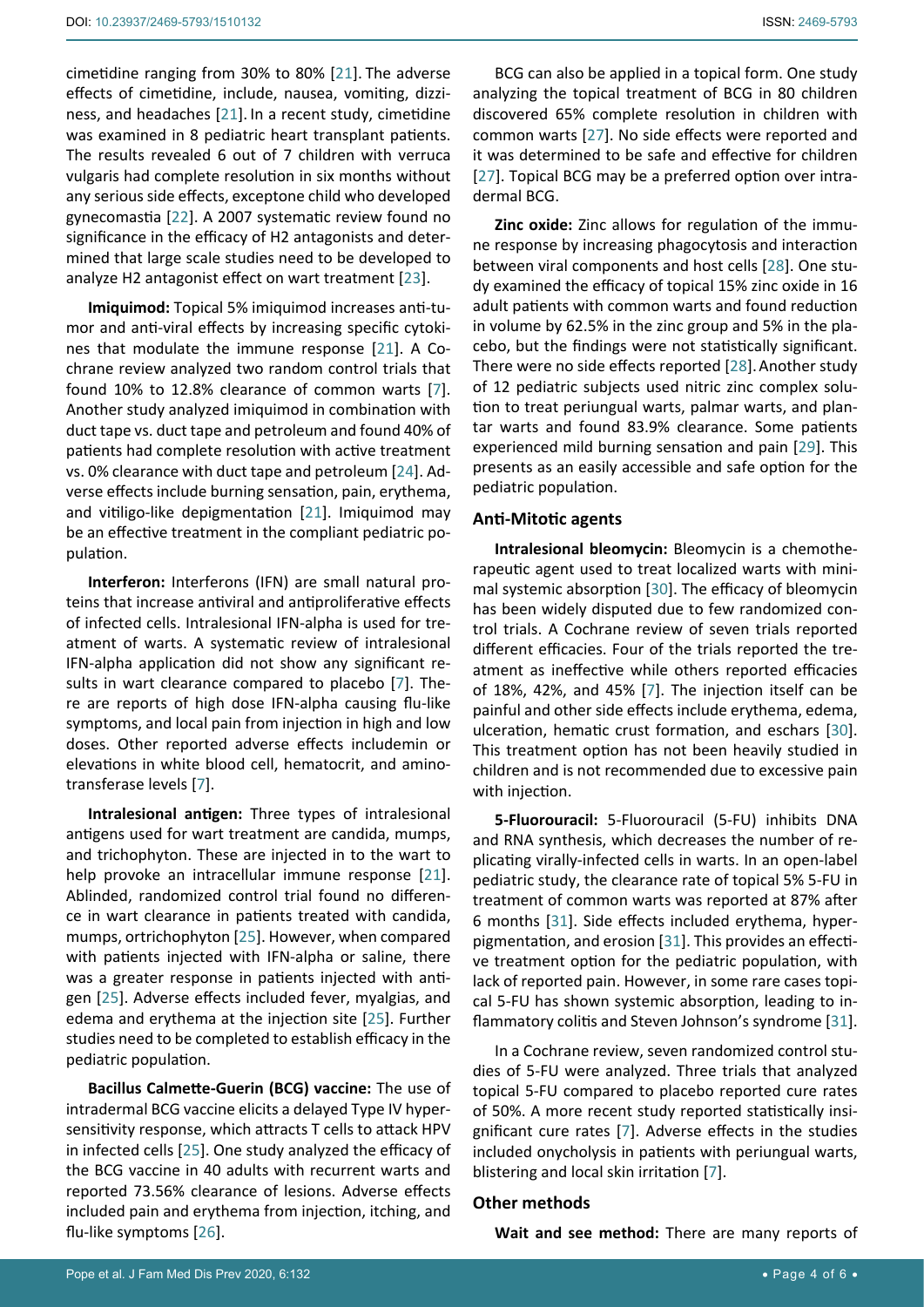warts that clear spontaneously over time. In a prospective cohort study this hypothesis was tested in 1,134 primary school children ages 4-12 years of age [[32\]](#page-5-1). Complete resolution was found in 52% within 11 to 18 months for patients with common and plantar warts [\[33](#page-5-2)]. While this method avoids adverse effects, it requires an extended amount of time until complete regression.

#### **Conclusion**

Salicylic acid is the only approved treatment by the FDA and is therefore the standardized first line treatment for warts [\[7\]](#page-4-2). For pediatric patients, topical alternatives are generally better tolerated and there for favored over injected treatments due to decreased pain. The efficacy and safety of many treatments discussed have not been thoroughly established and require larger randomized trials to determine statistically significant results.

#### **References**

- <span id="page-4-4"></span>1. [Rush J, Dinulos JG \(2016\) Childhood skin and soft tissue](https://pubmed.ncbi.nlm.nih.gov/26900921/)  [infections: new discoveries and guidelines regarding the](https://pubmed.ncbi.nlm.nih.gov/26900921/)  [management of bacterial soft tissue infections, molluscum](https://pubmed.ncbi.nlm.nih.gov/26900921/)  [contagiosum, and warts. Curr Opin Pediatr 28: 250-257.](https://pubmed.ncbi.nlm.nih.gov/26900921/)
- <span id="page-4-5"></span>2. [Al Aboud AM, Nigam PK \(2019\) Wart \(Plantar, Verruca Vul](https://www.ncbi.nlm.nih.gov/books/NBK431047/)[garis, Verrucae\). In: Stat Pearls.](https://www.ncbi.nlm.nih.gov/books/NBK431047/)
- <span id="page-4-6"></span>3. Johnson ML, Roberts J (1978) Skin conditions and related need for medical care among persons 1–74 years. US 1971-1974. Department of Health Education and Welfare Publication 1660: 1-26.
- <span id="page-4-7"></span>4. [Essa N, Saleh MA, Mostafa RM, Taha EA, Ismail TA \(2019\)](https://www.x-mol.com/paper/1213016154108530688)  [Prevalence and factors associated with warts in primary](https://www.x-mol.com/paper/1213016154108530688)  [school children in Tema District, Sohag Governorate,](https://www.x-mol.com/paper/1213016154108530688)  Egypt. [J Egypt Public Health Assoc 94: 6.](https://www.x-mol.com/paper/1213016154108530688)
- <span id="page-4-0"></span>5. [Gibbs S, Harvey I, Sterling J, Stark R \(2002\) Local treat](https://www.ncbi.nlm.nih.gov/pmc/articles/PMC119440/)[ments for cutaneous warts: systematic review. BMJ 325:](https://www.ncbi.nlm.nih.gov/pmc/articles/PMC119440/)  [461-468.](https://www.ncbi.nlm.nih.gov/pmc/articles/PMC119440/)
- <span id="page-4-1"></span>6. [Gerlero P, Hernandex-Martin A \(2016\) Treatment of warts](https://pubmed.ncbi.nlm.nih.gov/27241712/)  [in children: an update. Actas Dermosifiliogr 107: 551-558.](https://pubmed.ncbi.nlm.nih.gov/27241712/)
- <span id="page-4-2"></span>7. [Kwok CS, Gibbs S, Bennett C, Holland R, Abbott R \(2012\)](https://pubmed.ncbi.nlm.nih.gov/22972052/)  [Topical treatments for cutaneous warts. Cochrane Databa](https://pubmed.ncbi.nlm.nih.gov/22972052/)[se Syst Rev 9: CD001781.](https://pubmed.ncbi.nlm.nih.gov/22972052/)
- <span id="page-4-3"></span>8. [Boull C, Groth D \(2011\) Update: treatment of cutaneous](https://pubmed.ncbi.nlm.nih.gov/21517951/)  [viral warts in children. Pediatr Dermatol 28: 217-229.](https://pubmed.ncbi.nlm.nih.gov/21517951/)
- <span id="page-4-8"></span>9. [Lipke M \(2006\) An armamentarium of wart treatment. Clin](https://www.ncbi.nlm.nih.gov/pmc/articles/PMC1764803/)  [Med Res 4: 273-293.](https://www.ncbi.nlm.nih.gov/pmc/articles/PMC1764803/)
- <span id="page-4-9"></span>10. Nguyen A, Quint KD, Bavinck JNB, Erceg A, de Kort WJA, et al. (2019) Real-life treatment of cutaneous warts with cantharidin podophyllin salicylic acid solution. Dermatol Ther 32: 13143.
- <span id="page-4-10"></span>11. [Marloes de Haen, Spigt MG, van Uden CJT, van Neer P,](https://pubmed.ncbi.nlm.nih.gov/17088514/)  [Feron FJM, et al. \(2006\) Efficacy of duct tape vs. placebo in](https://pubmed.ncbi.nlm.nih.gov/17088514/)  [the treatment of verruca vulgaris in primary school children.](https://pubmed.ncbi.nlm.nih.gov/17088514/)  [Arch Pediatr Adolesc Med 160: 1121-1125.](https://pubmed.ncbi.nlm.nih.gov/17088514/)
- <span id="page-4-11"></span>12. Huang K, et al. (2019) A comparative study: superficial shaving combined with photodynamic therapy versus cryotherapy in the treatment of recalcitrant plantar warts. Wiley Periodicals.
- <span id="page-4-12"></span>13. Nguyen J, et al. (2016) Laser treatment of nongential verruca: a systemic review. JAMA Dermatol 152: 1025-1033.
- <span id="page-4-19"></span>14. [Firouzabadi L, Khamesipour A, Ghandi N, Hosseini H, Tey](https://pubmed.ncbi.nlm.nih.gov/29082602/)[mourpour A, et al. \(2018\) Comparison of clinical efficacy](https://pubmed.ncbi.nlm.nih.gov/29082602/)  [and safety of thermotherapy verses cryotherapy in treat](https://pubmed.ncbi.nlm.nih.gov/29082602/)[ment of skin warts: a randomized control trial. Dermatol](https://pubmed.ncbi.nlm.nih.gov/29082602/)  [Ther 31: 12564.](https://pubmed.ncbi.nlm.nih.gov/29082602/)
- <span id="page-4-20"></span>15. [Jennings M, Ricketti J, Guadara J, Nach W, Goodwin S](https://pubmed.ncbi.nlm.nih.gov/16415283/)  [\(2006\) Treatment for simple plantar verrucae: monochloro](https://pubmed.ncbi.nlm.nih.gov/16415283/)[acetic acid and 10% formaldehyde versus 10% formaldehy](https://pubmed.ncbi.nlm.nih.gov/16415283/)[de alone. J Am Podiatr Med Assoc 96: 53-58.](https://pubmed.ncbi.nlm.nih.gov/16415283/)
- <span id="page-4-13"></span>16. [Nofal A, Elkot R, Nofal E, Mazen M \(2019\) Combination](https://pubmed.ncbi.nlm.nih.gov/30597693/)  [therapy versus monotherapy in the treatment of recalcitrant](https://pubmed.ncbi.nlm.nih.gov/30597693/)  [warts: A clinical and immunological study. J Cosmet Der](https://pubmed.ncbi.nlm.nih.gov/30597693/)[matol 18: 1448-1455.](https://pubmed.ncbi.nlm.nih.gov/30597693/)
- <span id="page-4-14"></span>17. [Kubeyinje EP \(1996\) Evaluation of the efficacy and safety](https://www.tandfonline.com/doi/abs/10.3109/09546639609086864?journalCode=ijdt20)  [of 0.05% tretinoin cream in the treatment of plane warts in](https://www.tandfonline.com/doi/abs/10.3109/09546639609086864?journalCode=ijdt20)  [Arab children. J Dermatol Treat 7: 21-22.](https://www.tandfonline.com/doi/abs/10.3109/09546639609086864?journalCode=ijdt20)
- <span id="page-4-15"></span>18. [Lorduy MC, Ricardo JH, Arenas YH, Carmona WM \(2018\)](https://pubmed.ncbi.nlm.nih.gov/29513235/)  [Use of trichloroacetic acid for management of oral lesions](https://pubmed.ncbi.nlm.nih.gov/29513235/)  [cause human papilloma virus. Gen Dent 66: 47-49.](https://pubmed.ncbi.nlm.nih.gov/29513235/)
- <span id="page-4-16"></span>19. [Recanati MA, Kramer KJ, Maggio JJ, Chao CR \(2018\) Can](https://www.ncbi.nlm.nih.gov/pmc/articles/PMC6075835/)[tharidin is a superior to trichloroacetic acid for the treatment](https://www.ncbi.nlm.nih.gov/pmc/articles/PMC6075835/)  [of non-mucosal genital warts: a pilot randomized controlled](https://www.ncbi.nlm.nih.gov/pmc/articles/PMC6075835/)  [trial. Clin Exp Obstet Gynecol 45: 383-386.](https://www.ncbi.nlm.nih.gov/pmc/articles/PMC6075835/)
- <span id="page-4-17"></span>20. [Choi Y, Kim DH, Jin SY, Lee AY, Lee SH \(2013\) Topical im](https://europepmc.org/article/med/24371390)[munotherapy with diphenylcyclopropenone is effective and](https://europepmc.org/article/med/24371390)  [preferred in the treatment of periungual warts.](https://europepmc.org/article/med/24371390) Ann Derma[tol 25: 434-439.](https://europepmc.org/article/med/24371390)
- <span id="page-4-18"></span>21. [ThappaD, Chiramel M \(2016\) Evolving role of immunothe](https://www.ncbi.nlm.nih.gov/pmc/articles/PMC5038096/)[rapy in the treatment of refractory warts. Indian Dermatol](https://www.ncbi.nlm.nih.gov/pmc/articles/PMC5038096/)  [Online J 7: 364-370.](https://www.ncbi.nlm.nih.gov/pmc/articles/PMC5038096/)
- <span id="page-4-25"></span>22. [Das BB, Anton K, Soares N, Riojas S, Mcdermott J, et al.](https://pubmed.ncbi.nlm.nih.gov/29642499/)  [\(2018\) Cimetidine: a safe treatment option for cutaneous](https://pubmed.ncbi.nlm.nih.gov/29642499/)  [warts in pediatric heart transplant recipients. Med Sci 6: 30.](https://pubmed.ncbi.nlm.nih.gov/29642499/)
- <span id="page-4-26"></span>23. [Fit KE, Williams PC \(2007\) Use of histamine2-antagonists](https://pubmed.ncbi.nlm.nih.gov/17535844/)  [for the treatment of verruca vulgaris. Ann Pharmacother 41:](https://pubmed.ncbi.nlm.nih.gov/17535844/)  [1222-1226.](https://pubmed.ncbi.nlm.nih.gov/17535844/)
- <span id="page-4-27"></span>24. [Kim SY, Jung SK, Lee SG, Yi SM, Kim JW, et al. \(2013\)](https://pubmed.ncbi.nlm.nih.gov/23717030/)  [New alternative combination therapy for recalcitrant com](https://pubmed.ncbi.nlm.nih.gov/23717030/)[mon warts: the efficacy of imiquimod 5% cream and duct](https://pubmed.ncbi.nlm.nih.gov/23717030/)  [tape combination therapy. Ann Dermatol 25: 261-263.](https://pubmed.ncbi.nlm.nih.gov/23717030/)
- <span id="page-4-28"></span>25. [Horn TD, Johnson SM, Helm RM \(2005\) Intralesional immu](https://jamanetwork.com/journals/jamadermatology/fullarticle/394870)[notherapy of warts with mumps, candida, and trichophyton](https://jamanetwork.com/journals/jamadermatology/fullarticle/394870)  [skin test antigens. Arch Dermatol 141: 589-594.](https://jamanetwork.com/journals/jamadermatology/fullarticle/394870)
- <span id="page-4-29"></span>26. [Jaisinghani AK, Dey VK, Suresh MS, Saxena A \(2019\) Ba](https://pubmed.ncbi.nlm.nih.gov/30983619/)[cillus Calmette-Guerin immunotherapy for recurrent multi](https://pubmed.ncbi.nlm.nih.gov/30983619/)[ple warts: an open-labelled study. Indian J Dermatol 64:](https://pubmed.ncbi.nlm.nih.gov/30983619/)  [164.](https://pubmed.ncbi.nlm.nih.gov/30983619/)
- <span id="page-4-21"></span>27. [Salem A, Nofal A, Hosny D \(2013\) Treatment of Common](https://pubmed.ncbi.nlm.nih.gov/22958215/)  [and plane warts in children with topical viable Bacillis Cal](https://pubmed.ncbi.nlm.nih.gov/22958215/)[mette-Guerin. Pediatr Dermatol 30: 60-63.](https://pubmed.ncbi.nlm.nih.gov/22958215/)
- <span id="page-4-22"></span>28. [Songsantiphap C, Asawanonda P \(2019\) Topical 15% zinc](https://www.ncbi.nlm.nih.gov/pmc/articles/PMC6777697/)  [oxide ointment significantly reduces the size of common](https://www.ncbi.nlm.nih.gov/pmc/articles/PMC6777697/)  [warts after four weeks: randomized, triple-blinded Placebo](https://www.ncbi.nlm.nih.gov/pmc/articles/PMC6777697/)  [controlled trial. J Clin Aesthet Dermatol 12: 26-31.](https://www.ncbi.nlm.nih.gov/pmc/articles/PMC6777697/)
- <span id="page-4-23"></span>29. [Giacaman A, Granger C, Aladren S, Bauzá A, Torrens BA,](https://www.ncbi.nlm.nih.gov/pmc/articles/PMC6828862/)  [et al. \(2019\) Use of topical nitric-zinc complex solution to](https://www.ncbi.nlm.nih.gov/pmc/articles/PMC6828862/)  [treat palmoplantar and periungual warts in a pediatric po](https://www.ncbi.nlm.nih.gov/pmc/articles/PMC6828862/)[pulation. Dermatol Ther \(Heidelb\) 9: 755-760.](https://www.ncbi.nlm.nih.gov/pmc/articles/PMC6828862/)
- <span id="page-4-24"></span>30. [Noriega F, Leandro \(2018\) Treatment of viral warts with](https://www.uhb.nhs.uk/Downloads/pdf/PiViralWartsIntralesionalBleomycin.pdf)  [intralesional bleomycin. Surg Cosmet Dermatol. Rio de Ja](https://www.uhb.nhs.uk/Downloads/pdf/PiViralWartsIntralesionalBleomycin.pdf)[neiro. 10: 16-20.](https://www.uhb.nhs.uk/Downloads/pdf/PiViralWartsIntralesionalBleomycin.pdf)